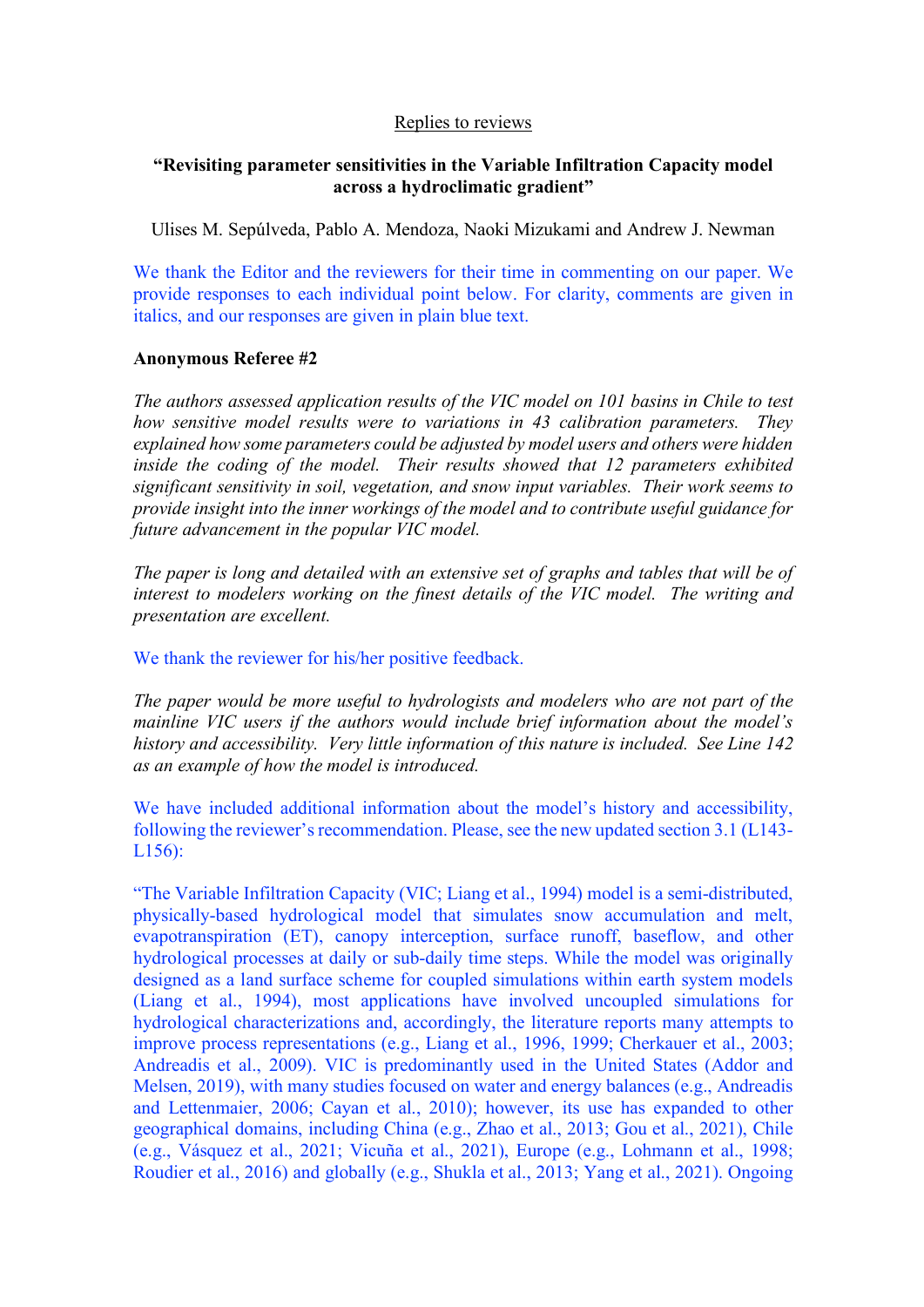community efforts using the VIC model include the NASA Land Information System (LIS; https://lis.gsfc.nasa.gov/, last access: 25 January 2022), NASA's Land Data Assimilation System (LDAS; https://ldas.gsfc.nasa.gov/, last access: 25 January 2022), and the Regional Arctic System Model (RASM; https://www.oc.nps.edu/NAME/RASM.htm, last access: 25 January 2022). This study uses VIC version 4.1.2.g, which can be downloaded from https://github.com/UW-Hydro/VIC/releases, along with other versions".

## References:

- Addor, N., & Melsen, L. A. (2019). Legacy, Rather Than Adequacy, Drives the Selection of Hydrological Models. *Water Resources Research*, *55*(1), 378–390. https://doi.org/10.1029/2018WR022958
- Andreadis, K. M., & Lettenmaier, D. P. (2006). Trends in 20th century drought over the continental United States. *Geophysical Research Letters*, *33*(10), 1–4. https://doi.org/10.1029/2006GL025711
- Andreadis, K. M., Storck, P., & Lettenmaier, D. P. (2009). Modeling snow accumulation and ablation processes in forested environments. *Water Resources Research*, *45*, W05429. https://doi.org/10.1029/2008WR007042
- Cayan, D. R., Das, T., Pierce, D. W., Barnett, T. P., Tyree, M., & Gershunov, A. (2010). Future dryness in the southwest US and the hydrology of the early 21st century drought. *Proceedings of the National Academy of Sciences of the United States of America*, *107*(50), 21271–6. https://doi.org/10.1073/pnas.0912391107
- Cherkauer, K. A., Bowling, L. C., & Lettenmaier, D. P. (2003). Variable infiltration capacity cold land process model updates. *Global and Planetary Change*, *38*(1–2), 151–159. https://doi.org/10.1016/S0921-8181(03)00025-0
- Liang, X., Lettenmaier, D. P., Wood, E. F., & Burges, S. J. (1994). A simple hydrologically based model of land surface water and energy fluxes for general circulation models. *Journal of Geophysical Research*, *99*(D7), 14,415.14.428. https://doi.org/10.1029/94jd00483
- Liang, X., Wood, E. F., & Lettenmaier, D. P. (1996). Surface soil moisture parameterization of the VIC-2L model: Evaluation and modification. *Global and Planetary Change*, *13*(1–4), 195–206. https://doi.org/10.1016/0921- 8181(95)00046-1
- Liang, X., Wood, E. F., & Lettenmaier, D. P. (1999). Modeling ground heat flux in land surface parameterization schemes. *Journal of Geophysical Research: Atmospheres*, *104*(D8), 9581–9600. https://doi.org/10.1029/98JD02307
- Lohmann, D., Raschke, E., Nijssen, B., & Lettenmaier, D. P. (1998). Hydrologie à l'échelle régionale: II. Application du modèle VIC-2L sur la rivière Weser, Allemagne. *Hydrological Sciences Journal*, *43*(1), 143–158. https://doi.org/10.1080/02626669809492108
- Roudier, P., Andersson, J. C. M., Donnelly, C., Feyen, L., Greuell, W., & Ludwig, F. (2016). Projections of future floods and hydrological droughts in Europe under a +2°C global warming. *Climatic Change*, *135*(2), 341–355. https://doi.org/10.1007/s10584-015-1570-4
- Sheffield, J., Andreadis, K. M., Wood, E. F., & Lettenmaier, D. P. (2009). Global and continental drought in the second half of the twentieth century: Severity-areaduration analysis and temporal variability of large-scale events. *Journal of Climate*, *22*(8), 1962–1981. https://doi.org/10.1175/2008JCLI2722.1
- Shukla, S., Sheffield, J., Wood, E. F., & Lettenmaier, D. P. (2013). On the sources of